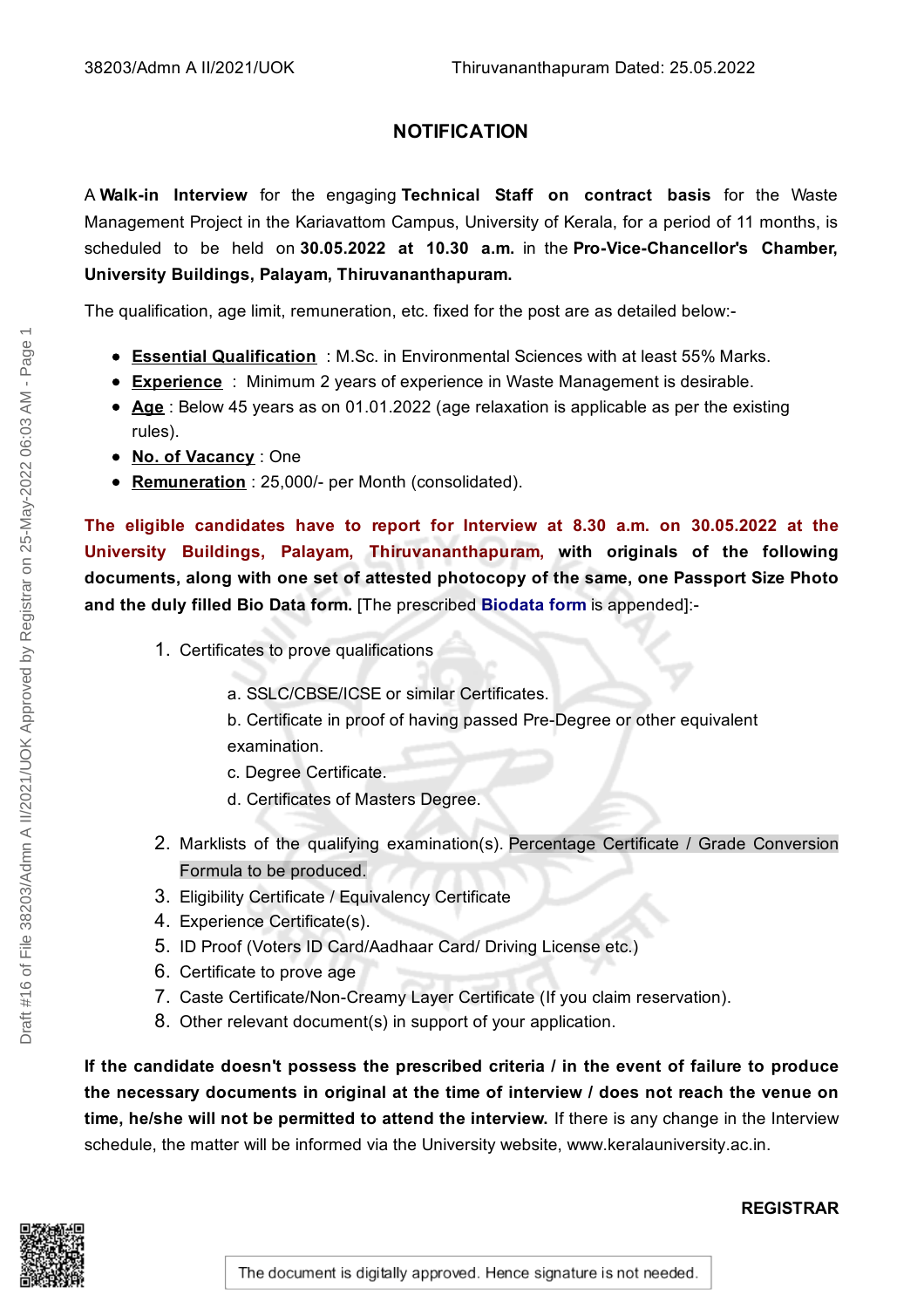# **UNIVERSITY OF KERALA**

*Thiruvananthapuram*

#### **BIO-DATA**

Notification No. ............................................................. dated: ....................

Post: .................................................................................. .........................................................

|    | Affix here a<br>recent<br>Passport size<br>Photograph                    | 1) Name in Full<br>2) Date of Birth                                                                                   |
|----|--------------------------------------------------------------------------|-----------------------------------------------------------------------------------------------------------------------|
| 3) | Gender:                                                                  |                                                                                                                       |
| 4) | Religion:                                                                |                                                                                                                       |
| 5) | Caste:                                                                   |                                                                                                                       |
| 6) | Eligible for communal<br>Reservation: (Y/N)*:                            |                                                                                                                       |
| 7) | Specify Community:                                                       |                                                                                                                       |
| 8) | <b>Communication Address</b>                                             |                                                                                                                       |
|    |                                                                          | PIN:                                                                                                                  |
|    | Tel. No (with STD Code)                                                  | Mobile :                                                                                                              |
|    | E-mail ID                                                                |                                                                                                                       |
|    | 9) Permanent Address<br>(If different from the<br>Communication Address) | <u> 1989 - Johann Harry Harry Harry Harry Harry Harry Harry Harry Harry Harry Harry Harry Harry Harry Harry Harry</u> |

*\* If you wish to claim reservation, please attach attested a copy of the relevant certificate.*

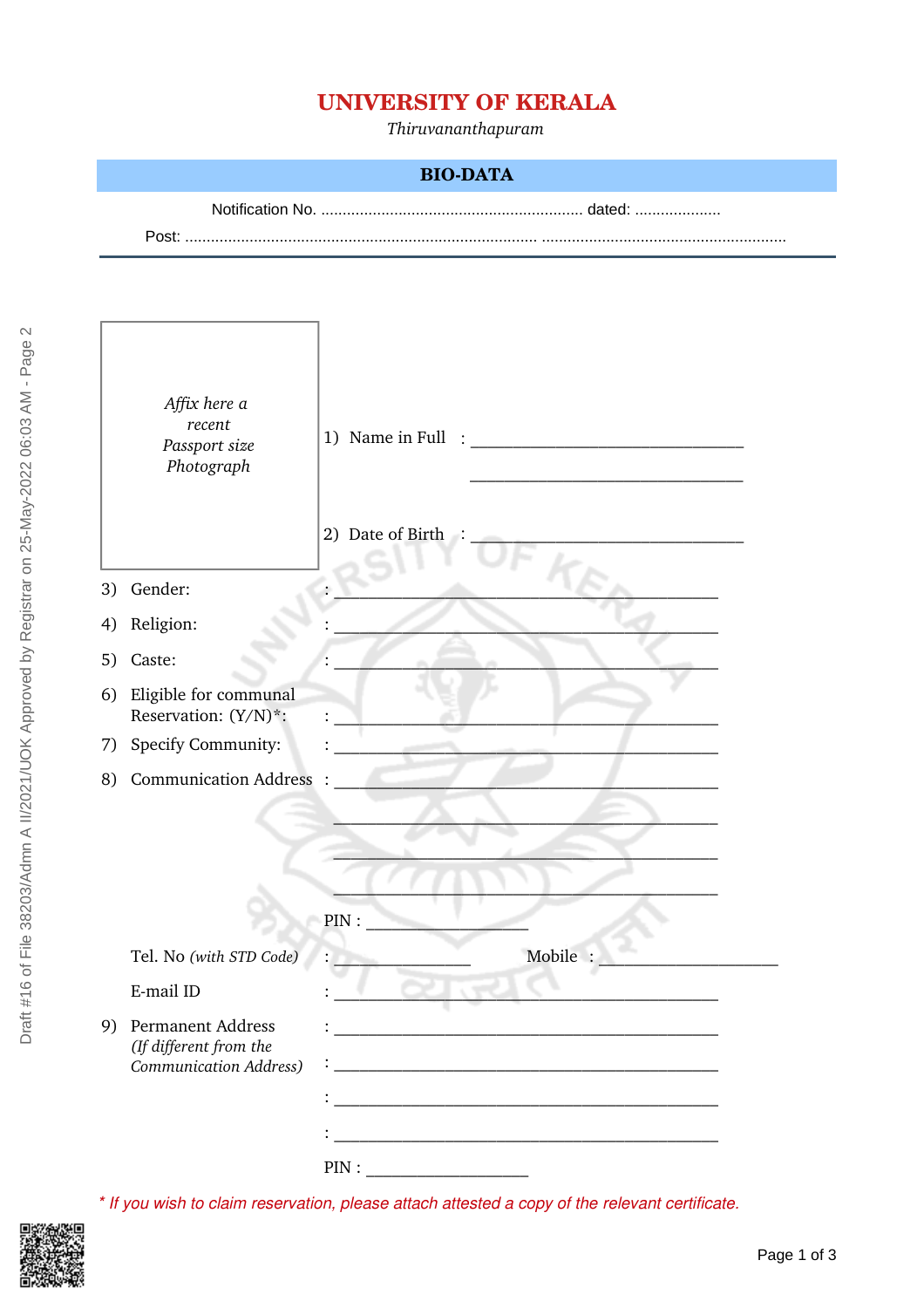## 10)**EDUCATIONAL QUALIFICATIONS** *(Please attach photocopies of Marklists & Certificates)*

| $\#$           | Degree /<br>Examination | <b>Subject / Stream</b> | <b>University / Board</b> | $CGPA*$<br><b>or</b><br>$%$ of<br><b>Marks</b> | <b>Year of</b><br>Passing /<br><b>Award</b> |
|----------------|-------------------------|-------------------------|---------------------------|------------------------------------------------|---------------------------------------------|
| $\mathbf{1}$   | <b>SSLC</b>             |                         |                           |                                                |                                             |
| $\overline{2}$ | Plus Two                |                         |                           |                                                |                                             |
| $\mathfrak{B}$ | UG                      |                         |                           |                                                |                                             |
| $\overline{4}$ | PG                      |                         |                           |                                                |                                             |
|                |                         |                         |                           |                                                |                                             |
|                |                         |                         |                           |                                                |                                             |

\* Please indicate details of Grading Scale.

\* If your University issues percentage equivalent of CGPA, please attach.

### 11) EXPERIENCE *(Please attach photocopies in support)*

| # | <b>Institution/Organization</b> | From | To | Designation |
|---|---------------------------------|------|----|-------------|
|   |                                 |      |    |             |
|   |                                 |      |    |             |
|   |                                 |      |    |             |
|   |                                 |      |    |             |
|   |                                 |      |    |             |
|   |                                 |      |    |             |

.<br>V

## 12)**NATIONAL / ITERNATIONAL PUBLICATIONS** *(Please attach photocopies in support)*

| # | <b>Details</b> |
|---|----------------|
|   | v.             |
|   |                |
|   |                |
|   |                |
|   |                |
|   |                |
|   |                |
|   |                |